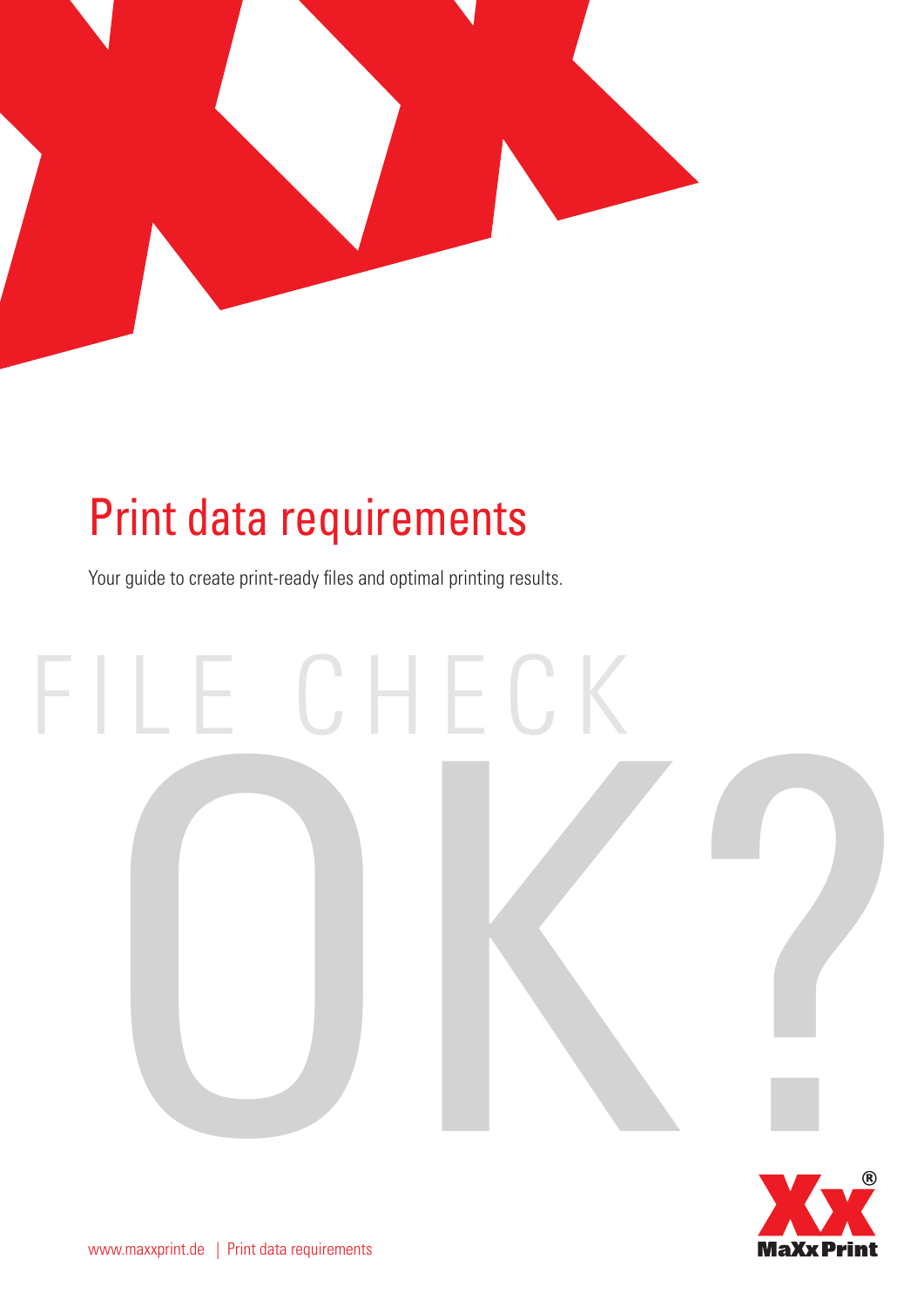## Print data requirements

| <b>DATA TRANSFER</b>      | Please send us your print files to daten@maxxprint.de.                                                                                                                                                                                                                                                            |              |
|---------------------------|-------------------------------------------------------------------------------------------------------------------------------------------------------------------------------------------------------------------------------------------------------------------------------------------------------------------|--------------|
|                           | For file sizes over 50 MB please use the online service www.wetransfer.com or<br>send us a downloadlink to your dropbox or FTP-account.                                                                                                                                                                           |              |
| PRINT FILES / PDF-VERSION | Please send us only PDF/X-3-Print files. That means:<br>all used fonts must be embedded or converted into outlines<br>$\lambda$<br>allowed are only CMYK and spot color data<br>$\rangle$<br>images must be embedded<br>> no transparencies, no layers<br>> correct size definitions using Trim Box and Bleed Box |              |
|                           |                                                                                                                                                                                                                                                                                                                   |              |
| DOCUMENT SIZE             | Please define your print files in the correct final format with the aspect ratio 1:1.<br>For large format sizes over 5 meters please use an aspect ratio 1:10 and consi-<br>der the resulution and bleed to increase by tenfold.                                                                                  |              |
| <b>IMAGE RESOLUTION</b>   | The image resolution always depends on the viewing distance.<br>For large format prints we recommend at least 60 dpi in the final format.<br>For Blowups (sizes over 5 x 5 meters) or banner prints with a viewing distance<br>over 5 meters are usually 10-20 dpi enough.                                        |              |
|                           |                                                                                                                                                                                                                                                                                                                   |              |
|                           | Banner material or mesh                                                                                                                                                                                                                                                                                           | 60 dpi       |
|                           | Foils, paper, canvas or textile prints                                                                                                                                                                                                                                                                            | 80 - 120 dpi |
|                           | Small prints<br>(brochures, business cards,)                                                                                                                                                                                                                                                                      | 300 dpi      |